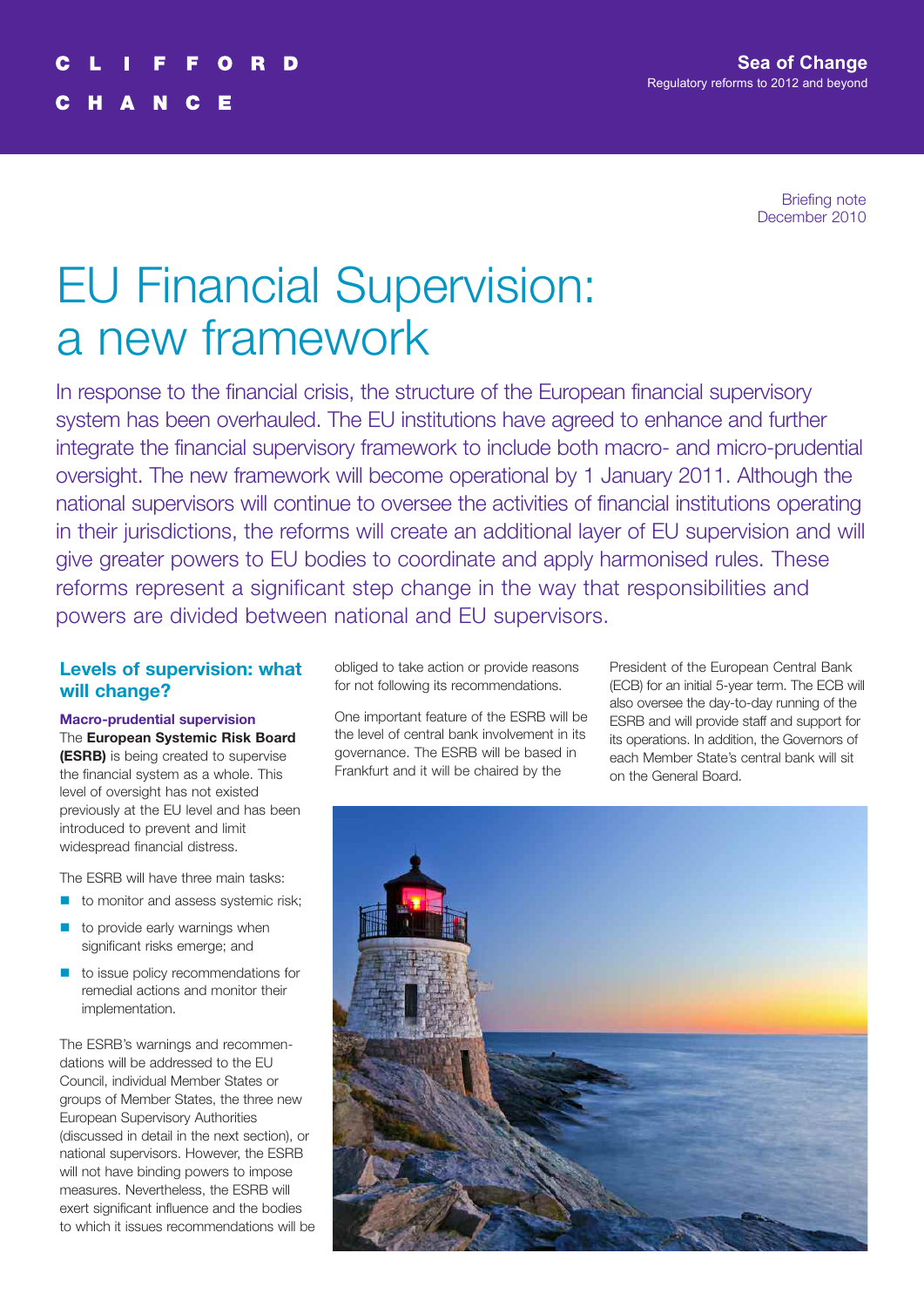#### **Micro-prudential supervision**

A **European System of Financial Supervisors (ESFS)** is being established to supervise individual financial institutions, sit across financial markets and intervene in crises. The ESFS will include three **new European Supervisory Authorities (ESAs)**, which will be created by transforming the existing advisory "Level 3" Committees into Authorities:



The ESAs will work in tandem with the Member States' supervisory authorities, although daily supervision of individual firms will remain with the national authorities. In addition, the national authorities will retain the involvement they had with the old Committees by having representation in the new ESAs. The European Commission has described the new system as a "hub and spoke" network of EU and national bodies working together.



<sup>©</sup> Clifford Chance LLP, December 2010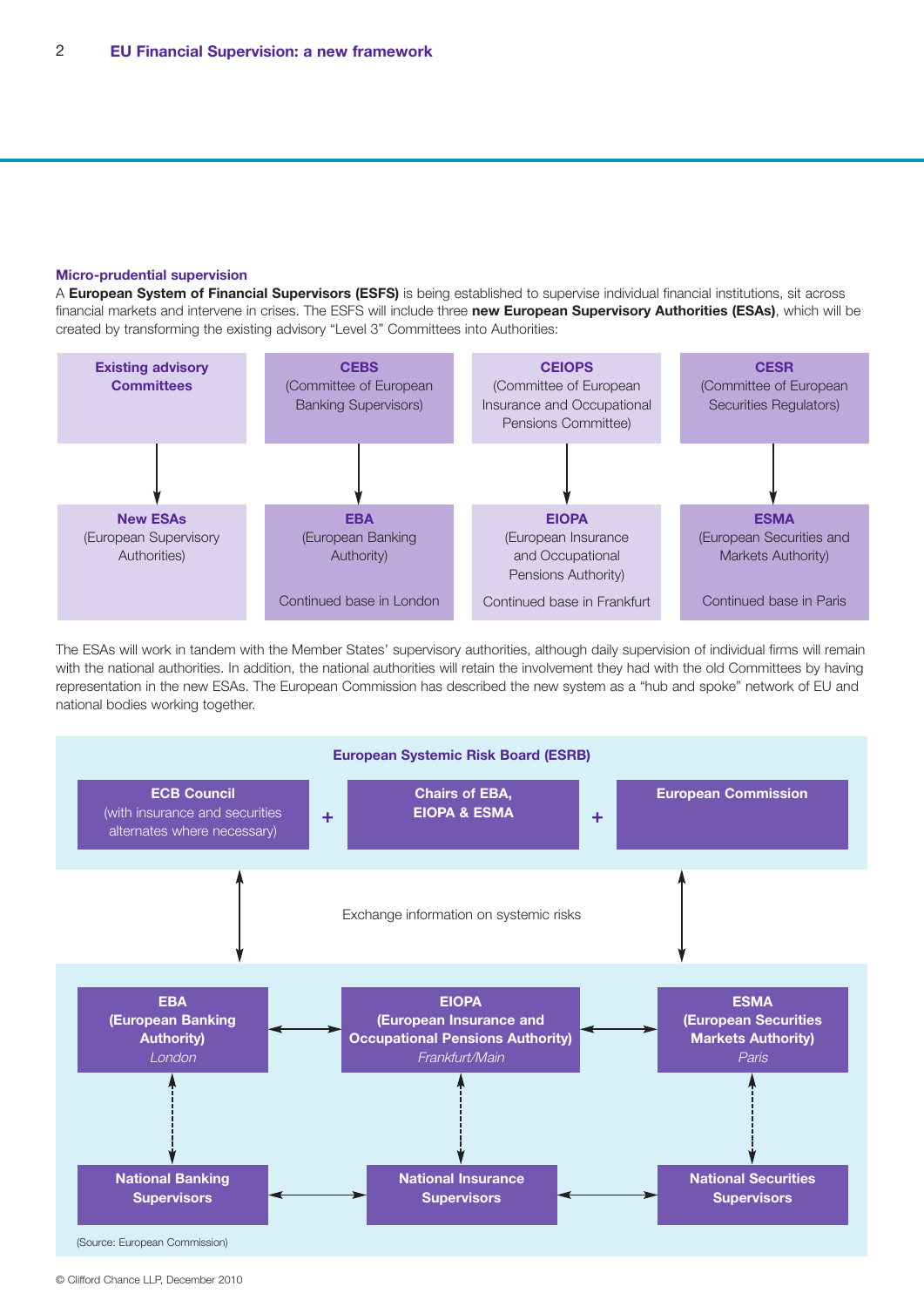# **The new ESA powers**

The most significant aspect of the new ESAs' powers is a stronger involvement in the European legislative and rulemaking process.

# **Secondary legislation and the single European rulebook**

Once primary, Level 1, legislation (a directive or regulation) has been agreed, additional steps are often needed to give it effect. Traditionally, in the financial services sector, this was achieved by the European Commission adopting secondary, Level 2, legislation and the old

**Old World: original Lamfalussy process** 

Committees producing related Level 3 guidance. This process will continue to exist once the new financial supervisory framework is in place, but the main purpose of the Committees' transformation into Authorities is to give the ESAs additional power to create legally binding technical standards – a sort of "Level 2+" power.

The intention is for the ESAs to fulfil their "Level 2+" function by creating a single, harmonised, European rulebook applicable to all national authorities and financial institutions in the Single Market. They will maintain the old Level 3 function

|                    |                                                                                                                                                                                                                                                                                     | <b>ESA</b> po                                                                                               |
|--------------------|-------------------------------------------------------------------------------------------------------------------------------------------------------------------------------------------------------------------------------------------------------------------------------------|-------------------------------------------------------------------------------------------------------------|
| Level 1            | Primary, framework<br>legislation (directive or<br>regulation)<br>Proposed by European<br>Commission, adopted by<br>European Parliament and<br>Council under ordinary<br>legislative procedure                                                                                      |                                                                                                             |
| Level <sub>2</sub> | Secondary legislation<br>(directive or regulation) to<br>flesh out primary legislation<br>Drafted by Commission and<br>then adopted by<br>Commission as "delegated"<br>or "implementing" act<br>(Articles 290 and 291 of the<br>Treaty on the Functioning of<br>the European Union) | <b>Level</b><br><b>ESAs</b><br>legall<br>stand<br>Level<br>Will co<br>Comn<br>legisla<br>(see $A$<br>establ |
| Level <sub>3</sub> | Non-binding guidance<br>Issued by old                                                                                                                                                                                                                                               |                                                                                                             |
| Level 4            | Committees/new ESAs<br>Enforcement/compliance<br>Led by European<br>Commission                                                                                                                                                                                                      |                                                                                                             |

| <b>New World: additional</b> |  |  |  |
|------------------------------|--|--|--|
| <b>ESA powers</b>            |  |  |  |
|                              |  |  |  |
|                              |  |  |  |

# **Level 2+**

will be able to create y binding technical ards to flesh out 1 legislation

b-exist with European Commission's Level 2  $t$ ion

orticles 10-15 of the ishing regulations)

by issuing guidelines and recommendations.

In addition, the ESAs will have the power to monitor how rules are being enforced by Member States' supervisory authorities. Also, if a national regulator refuses to apply EU law, the ESAs will have the authority to by-pass the national regulator and directly impose enforcement on firms.

# **How will the ESAs create technical standards? Will they consult?**

The regulations that have been adopted to establish each of the ESAs outline the steps they must take to create legally binding technical standards. 1

There are two types of standards: "regulatory technical standards" and "implementing technical standards". Both types of standards will be created by a somewhat similar process which can be described briefly as follows:

- $\blacksquare$  the ESAs will hold public consultations and seek opinions from relevant stakeholder groups (e.g. ESMA will seek opinions from the ESMA Securities and Markets Stakeholder Group);
- $\blacksquare$  the ESAs will draft the standards and submit them to the European Commission, which will either endorse, amend, or reject the standards;
- $\blacksquare$  for regulatory technical standards, the European Parliament and Council will have the right to completely reject a standard (they will not have this power for implementing technical standards); and
- n once the process is complete, the standards will be adopted as a "Regulation" (which is binding in its entirety and directly applicable in all Member States) or as a "Decision" (which also has direct effect and is binding in its entirety on the persons, entities or Member States to which it is specifically addressed).

<sup>1</sup> Articles 10-15 of each ESA regulation outline the process.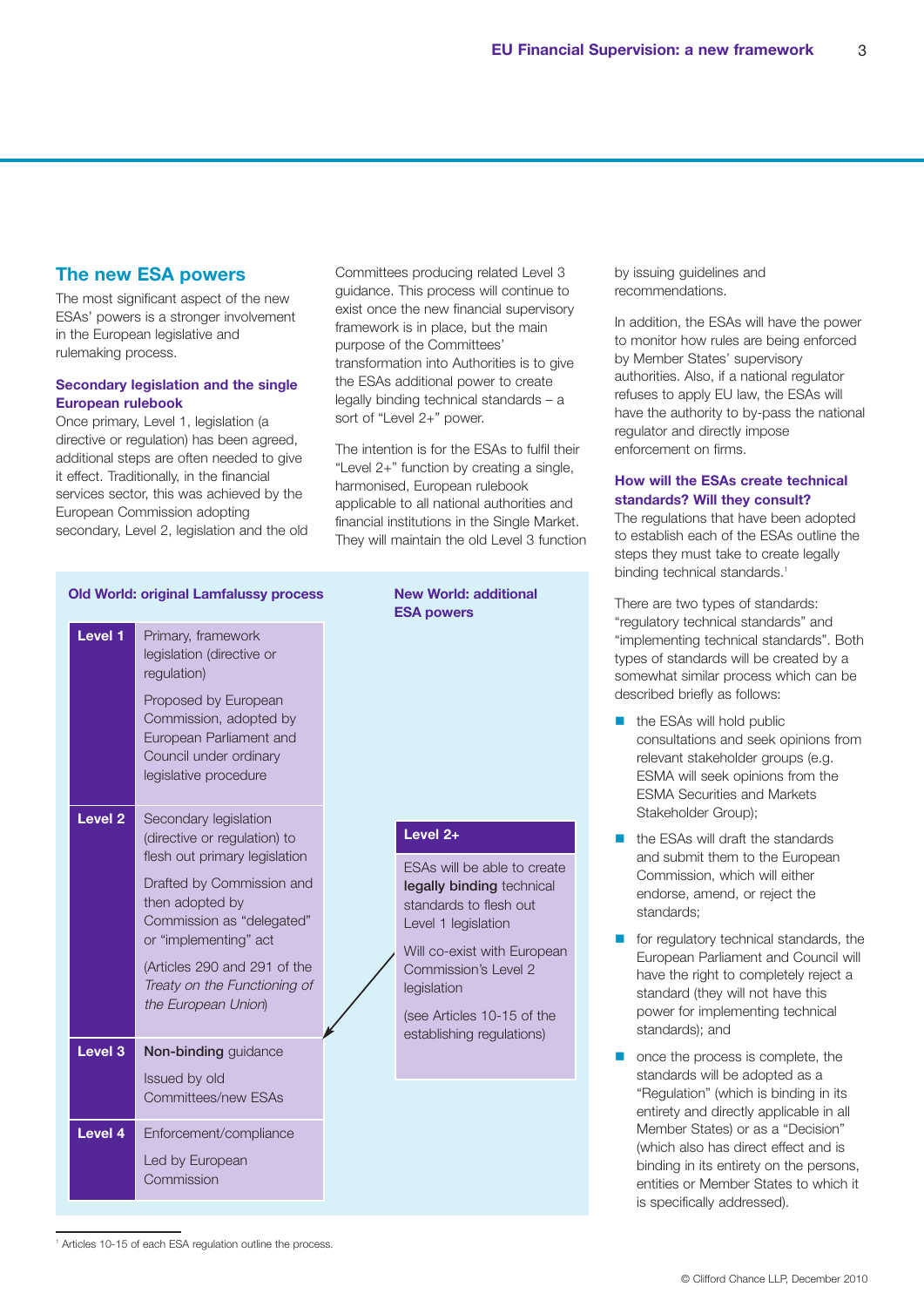The Commission will have considerable involvement in various stages of the process, from the drafting stage to the adoption stage.

## **Why are some Level 2 measures being given to the European Commission and others to the ESAs?**

The apportionment of the Level 2 powers between the Commission and the ESAs is one of the more interesting aspects of the enhanced role of the ESAs in the legislative process.

Articles 290 and 291 of the recently enacted Treaty on the Functioning of the European Union, which forms part of the Lisbon Treaty, outline the process for the creation of secondary legislation.

Primary, Level 1, legislation may delegate power to the European Commission to create secondary, Level 2, legislation. The objectives, content, scope and duration of the delegation of power must be explicitly defined in the primary legislation. The Level 2 legislation will take the form of either "delegated acts" or "implementing acts" that do not need to undergo the full legislative process with the European Parliament and the Council. The ESAs, like their predecessor Committees, will have a role to play at this stage, by providing advice on the substance of the Level 2 legislation.

Separately, Level 1 legislation may also delegate specific power to the ESAs to draft legally binding technical standards, as described above. Essentially, this power is intended to give the authorities, who have specific technical expertise, the responsibility to establish harmonised rules.

In short, each of these powers fulfil different purposes. In principle, significant, more complicated, issues will be assigned to the Commission to create secondary legislation, whilst other issues for which harmonisation is required will be assigned to the ESAs.

We have had a glimpse of how this delegation of power might play out with the recently adopted Alternative Investment Fund Managers (AIFM) Directive, the proposed regulation on over-the-counter (OTC) derivatives and the proposed regulation on short selling and credit default swaps. All three texts delegate powers, at various points, to the Commission and to ESMA. These texts give significant and broad discretion to ESMA to exercise its Level 2+ power, whilst they are relatively prescriptive about the scope of the Commission's Level 2 remit.

One concern is that the ESAs may become the forum for resolving issues that cannot be agreed between the European

Parliament and the Council. In effect, political choices that are too difficult could be delayed to Level 2 and the authorities will become much more powerful. This might also decrease transparency.

### **Other ESA powers Emergency situations**

The ESAs will have exceptional powers to take action in emergencies, including the banning of certain products or restriction of certain financial activities, such as short selling. However, the EU Council will have the power to declare emergencies, in consultation with the European Commission and the ESRB and, where appropriate, the ESAs.

#### **Dispute resolution**

The ESAs will have the power to mediate, arbitrate and enforce their decisions. They will have the power to settle disputes between national authorities, in particular in areas that require cooperation, coordination or joint decision-making by supervisory authorities from more than one Member State. Decisions may be appealed to a joint board of appeal for all three ESAs.

## **Direct supervision of credit rating agencies**

ESMA will be given direct, exclusive supervisory power over credit rating agencies registered in the EU.